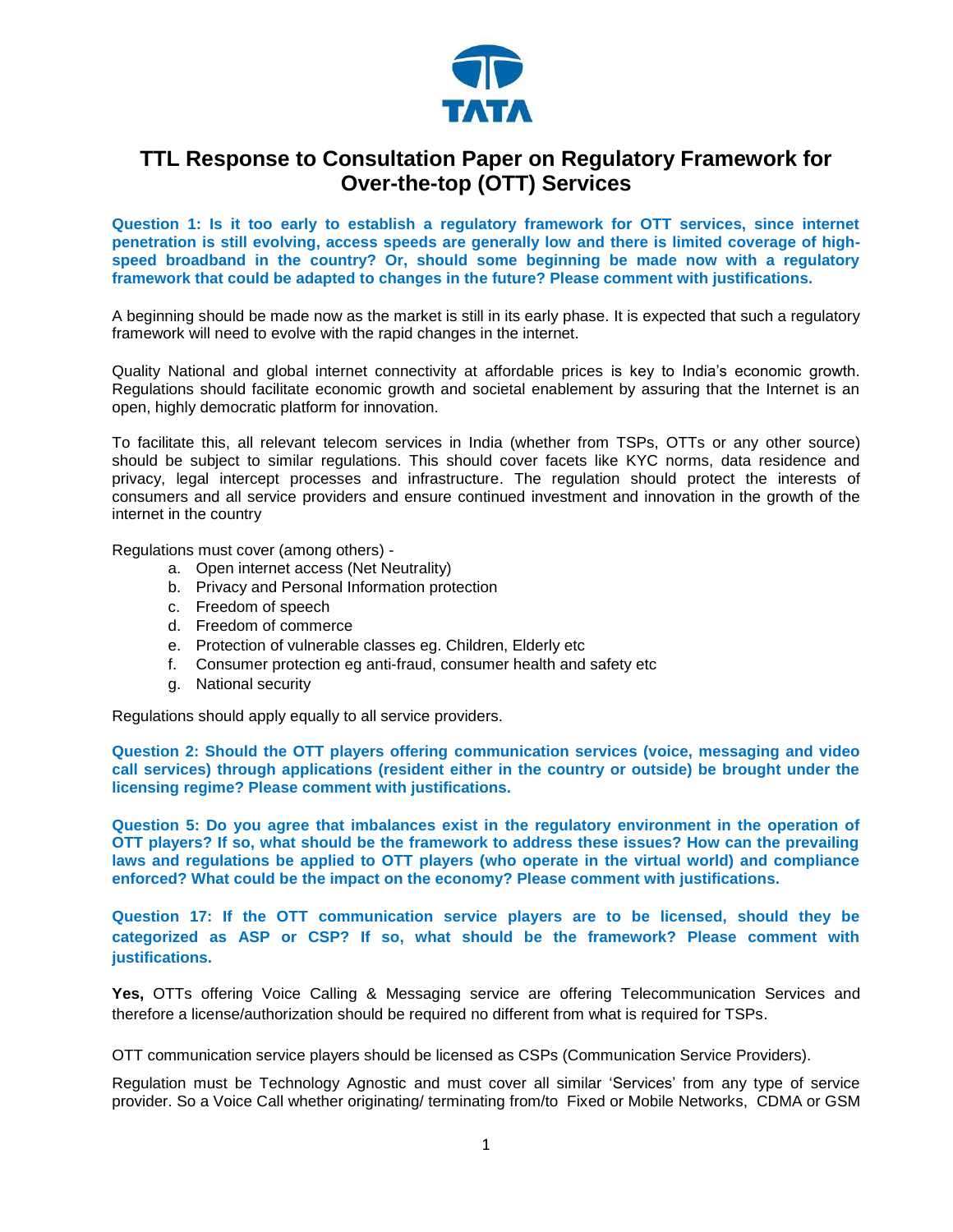

network, 2G or 4G VoLTE network or for that matter over secure/unsecure Public IP network should be treated similarly and subject to similar licensing frameworks and obligations.

**Question 3: Is the growth of OTT impacting the traditional revenue stream of TSPs? If so, is the increase in data revenues of the TSPs sufficient to compensate for this impact? Please comment with reasons.**

Growth of OTT has 2 impacts. On one side it increases the demand for data services for TSPs who provide internet connectivity. On the other hand, some of the services provided by them are telecom services which directly can and do substitute telecom services provided by TSPs like voice and SMS.

This has adversely impacted the revenue streams (voice & SMS) of TSPs. The increase in data revenue does not compensate for this impact.

**Question 4: Should the OTT players pay for use of the TSPs network over and above data charges paid by consumers? If yes, what pricing options can be adopted? Could such options include prices based on bandwidth consumption? Can prices be used as a means of product/service differentiation? Please comment with justifications.**

We believe that OTTs should be brought under the same regulatory environment as TSPs. Commercial arrangements between OTTs and TSPs must be permitted as long as they do not compromise the interests of the consumer by being discriminatory.

**Question 6: How should the security concerns be addressed with regard to OTT players providing communication services? What security conditions such as maintaining data records, logs etc. need to be mandated for such OTT players? And, how can compliance with these conditions be ensured if the applications of such OTT players reside outside the country? Please comment with justifications.**

**Question 7: How should the OTT players offering app services ensure security, safety and privacy of the consumer? How should they ensure protection of consumer interest? Please comment with justifications.**

All OTT & TSP players providing similar services should have similar obligations with respect to security. They should be able to either build this capability themselves or rent it from someone else who has it and this flexibility must be available to all types of service providers in the Indian market.

**Question 8: In what manner can the proposals for a regulatory framework for OTTs in India draw from those of ETNO, referred to in para 4.23 or the best practices summarised in para 4.29? And, what practices should be proscribed by regulatory fiat? Please comment with justifications.**

There should not be two different set of rules for service providers offering similar services over different platform / technology. As we stated earlier, Regulation must be Technology Agnostic. Services must be regulated without discriminating on technology.

## **Question 9: What are your views on net-neutrality in the Indian context? How should the various principles discussed in para 5.47 be dealt with? Please comment with justifications.**

We are fully supportive of a ubiquitous, quality and unencumbered internet available to the maximum number of citizens of the country in a non discriminatory manner. In order to ensure this in a sustained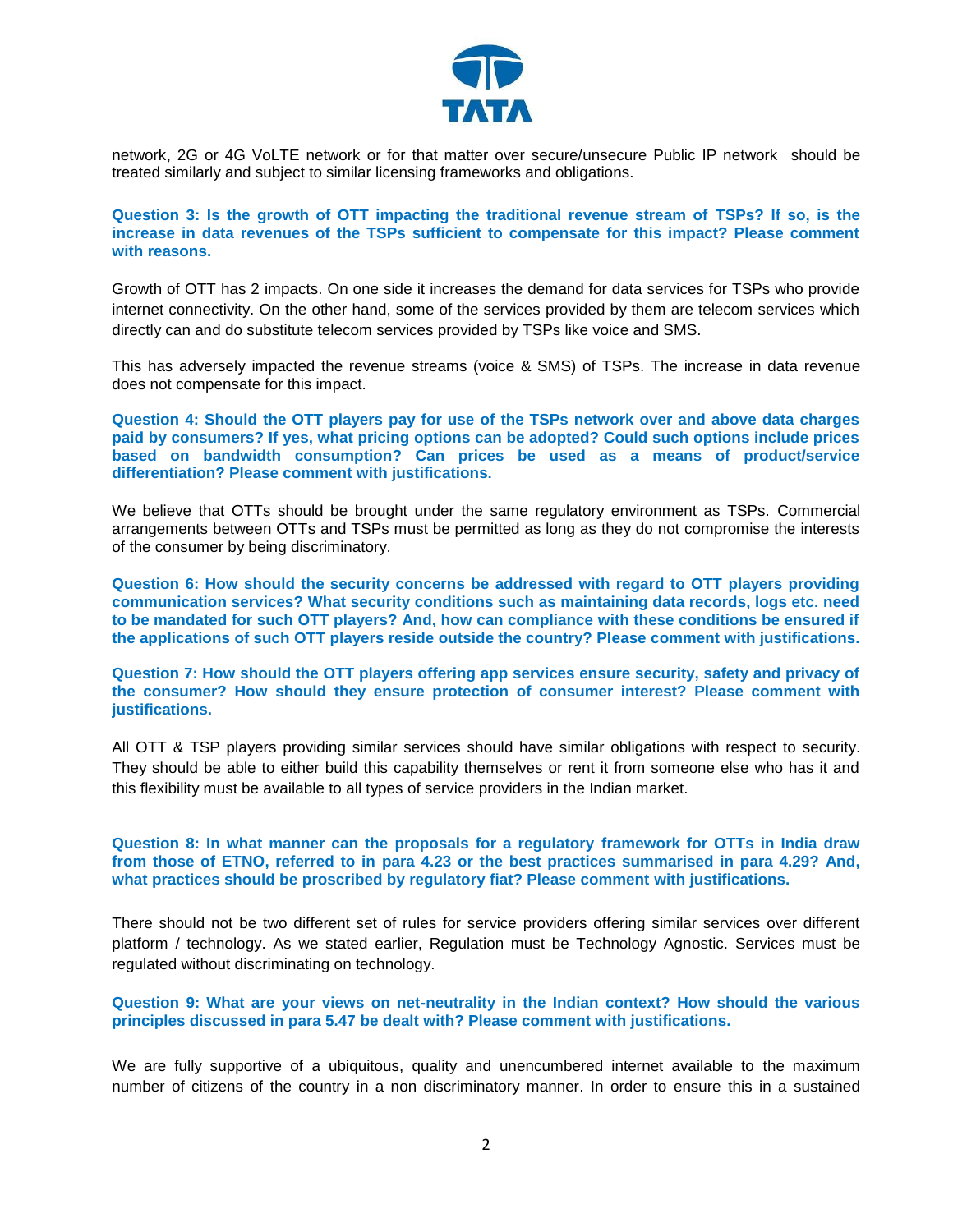

manner, we believe that the regulations also have to be non-discriminatory being applicable to all operators providing similar services in a similar way.

This shall ensure that customers have a free choice in choosing their services from a vast variety of service providers and in a cost effective manner.

**Question 10: What forms of discrimination or traffic management practices are reasonable and consistent with a pragmatic approach? What should or can be permitted? Please comment with justifications.**

**Question 11: Should the TSPs be mandated to publish various traffic management techniques used for different OTT applications? Is this a sufficient condition to ensure transparency and a fair regulatory regime?**

Traffic management practices must be non-discriminatory. It must apply consistently under the same conditions to all consumers within a segment/package transparently. Ensuring the customer is aware of this before they make the purchase is vital so that they can consciously exercise a choice to avail or not of avail of such packages. Further, traffic management must not result in any consumer or group of consumers being totally denied access to any part of the internet. The mechanism to achieve this is to have different packages from service providers with differing terms and conditions all of which are transparently made known to the consumer before purchase.

**Question 12: How should the conducive and balanced environment be created such that TSPs are able to invest in network infrastructure and CAPs are able to innovate and grow? Who should bear the network upgradation costs? Please comment with justifications.**

A level playing field amongst various operators will ensure that the operators are incentivized to invest further in the spectrum auctions, network upgrade and expansion projects. This in turn will ensure that more consumers get a quality of service at reasonable prices.

**Question 13: Should TSPs be allowed to implement non-price based discrimination of services? If so, under what circumstances are such practices acceptable? What restrictions, if any, need to be placed so that such measures are not abused? What measures should be adopted to ensure transparency to consumers? Please comment with justifications.**

Pls see response to Q10 above.

**Question 14: Is there a justification for allowing differential pricing for data access and OTT communication services? If so, what changes need to be brought about in the present tariff and regulatory framework for telecommunication services in the country? Please comment with justifications.**

Operators providing similar services should be subject to similar regulatory controls eg termination charges, revenue share etc in order to ensure level playing field among different players.

The Authority has been able to ensure that there are no predatory or over-priced services through a considered mix of forbearance and regulatory intervention and there is no reason why this should not continue to be effective for all types of service providers.